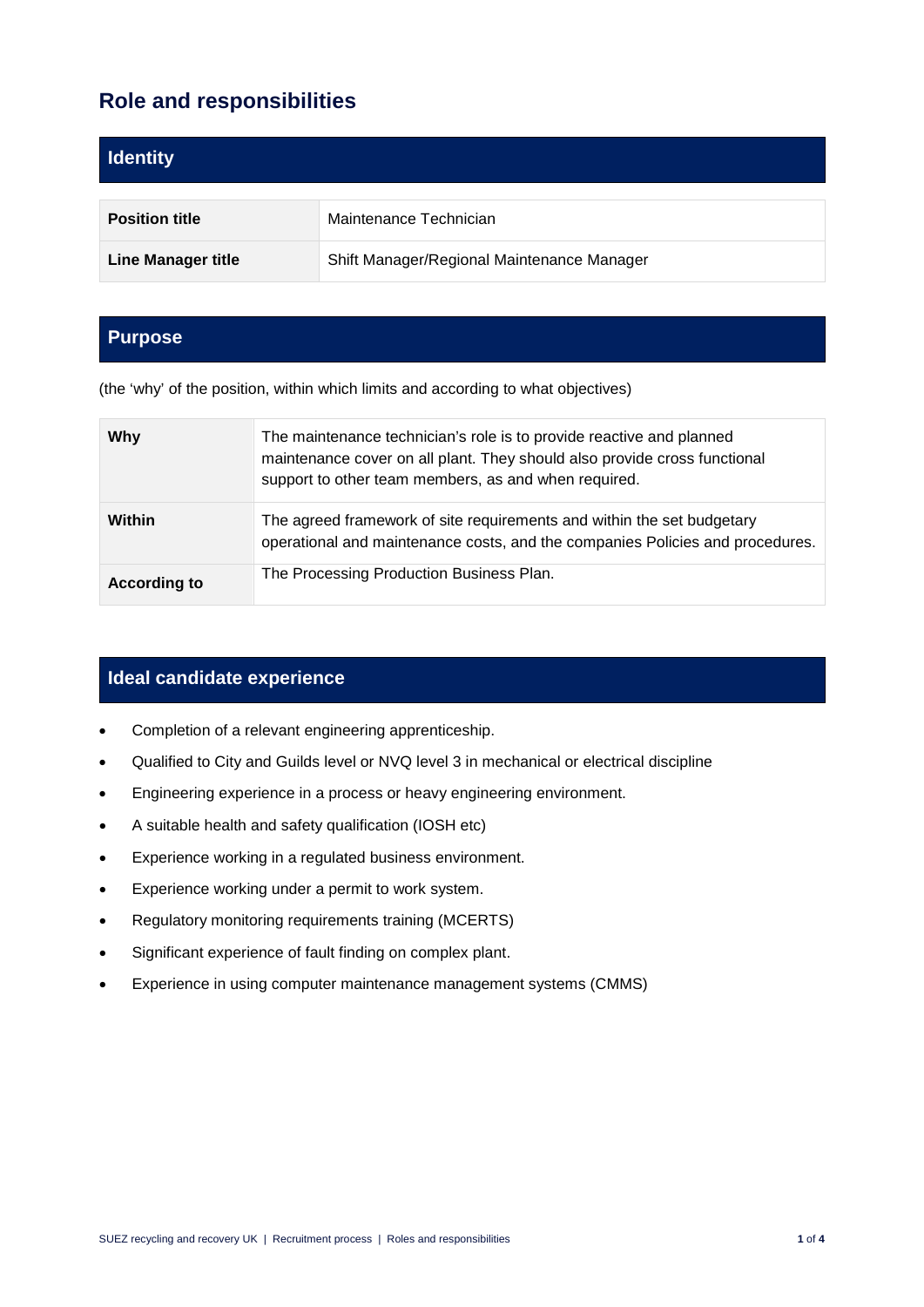## **Area one - Customer - Internal**

| <b>Details</b> |                  |                                                                                                                                                                                                                                                                                                                                                                                                                                                                                                                                                                                                                                                                                                                                             | <b>Delivery measure</b>                                                                                                                                 |
|----------------|------------------|---------------------------------------------------------------------------------------------------------------------------------------------------------------------------------------------------------------------------------------------------------------------------------------------------------------------------------------------------------------------------------------------------------------------------------------------------------------------------------------------------------------------------------------------------------------------------------------------------------------------------------------------------------------------------------------------------------------------------------------------|---------------------------------------------------------------------------------------------------------------------------------------------------------|
|                |                  | To engage communication with the direct & indirect team to<br>encourage two way communication.                                                                                                                                                                                                                                                                                                                                                                                                                                                                                                                                                                                                                                              |                                                                                                                                                         |
|                | Management Team. | To participate in Team Meetings with the relevant                                                                                                                                                                                                                                                                                                                                                                                                                                                                                                                                                                                                                                                                                           | USAY                                                                                                                                                    |
|                |                  | To actively participate in regional and company wide initiatives<br>and engage and communicate outcomes of these meetings to<br>site employees to ensure communication is transparent.<br>To work with the technical team, H&S and maintenance<br>counterparts to ensure best practice and the provision of a<br>consistent customer service across the region.<br>To support their sites in obtaining the best quality service.<br>To utilise the regions maintenance management systems and<br>ensure that all planned and reactive maintenance is completed<br>at optimum frequency and fully captured. All spares<br>requirements are identified and all new and modified<br>equipment are entered on to the system in a timely manner. | Consistency of message<br>delivered.<br>Attendance and action logs.<br>Service delivered<br>Tenders/bids<br>Maintenance Management<br>System monitoring |
|                | In order to      | embed open, honest and appropriate information sharing at all levels,<br>maximising co-operation.                                                                                                                                                                                                                                                                                                                                                                                                                                                                                                                                                                                                                                           |                                                                                                                                                         |

# **Area two - Profitability**

| <b>Details</b>                                                      |                           |                                                                                                                   | <b>Delivery measure</b>                               |  |
|---------------------------------------------------------------------|---------------------------|-------------------------------------------------------------------------------------------------------------------|-------------------------------------------------------|--|
| $\bullet$                                                           | targets/plans not be met. | To assist in implementing improvement initiatives should                                                          |                                                       |  |
| $\bullet$                                                           | performance.              | To assist Site Management teams in measuring site                                                                 | KPI's, Business plan<br>EBIT, Provision of Report and |  |
|                                                                     | quality or safety.        | Focus on continuous improvement to reduce Maintenance<br>costs and maximise plant efficiency without compromising | KPI dashboards.                                       |  |
|                                                                     |                           | Collaborate with other business units within the business to<br>achieve synergies and regional goals.             |                                                       |  |
| In order to<br>achieve and improve financial performance and KPI's. |                           |                                                                                                                   |                                                       |  |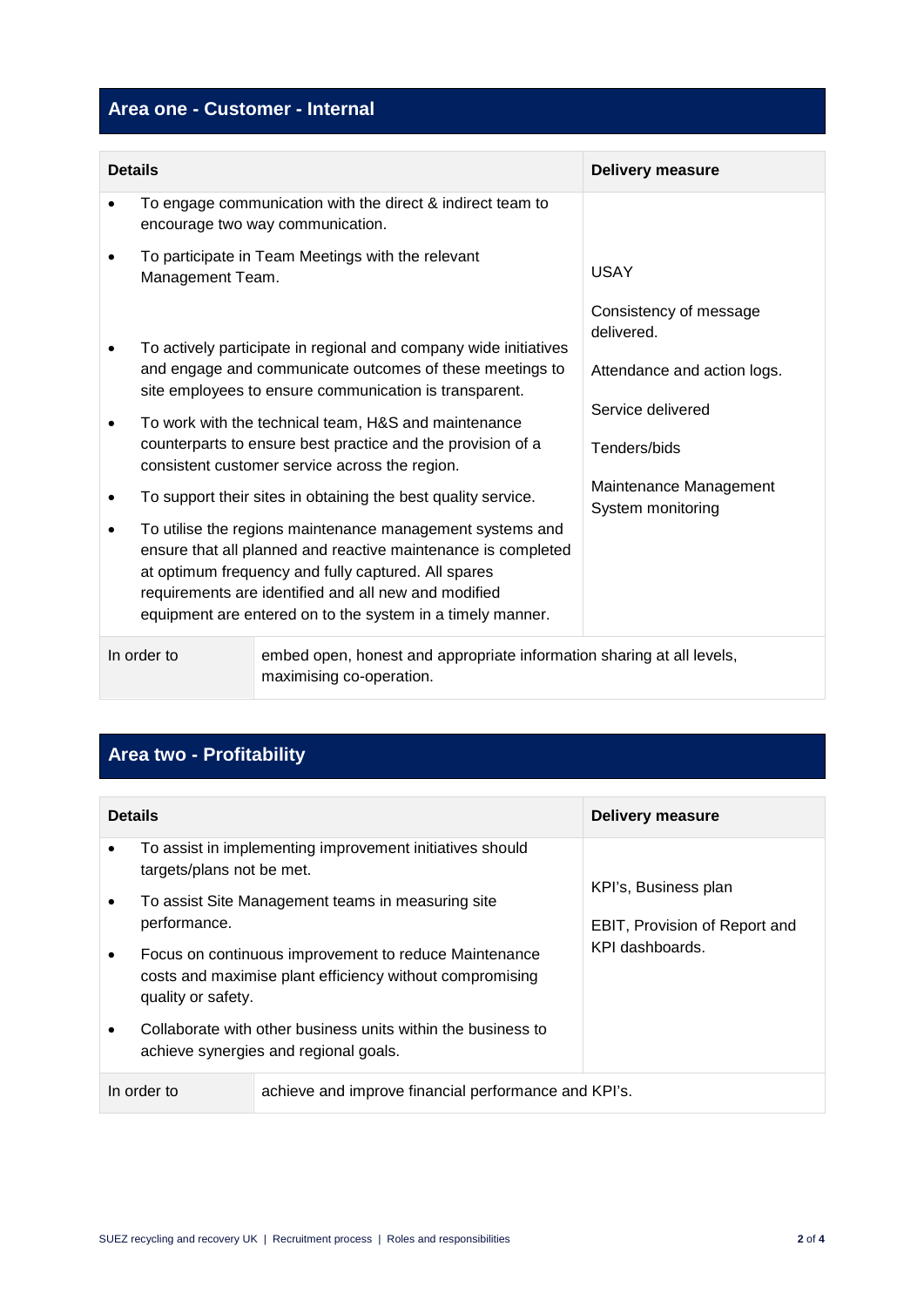# **Area three - Legislative Compliance**

| <b>Details</b>                                        |                                                                                                                                                                            |                                                                                                                                                                                          | <b>Delivery measure</b>                                         |  |
|-------------------------------------------------------|----------------------------------------------------------------------------------------------------------------------------------------------------------------------------|------------------------------------------------------------------------------------------------------------------------------------------------------------------------------------------|-----------------------------------------------------------------|--|
|                                                       | upheld.                                                                                                                                                                    | Ensure that all maintenance activities carried out are fully<br>compliant with regulatory standards for safety, health and the<br>environment, in order to ensure the company values are | CCS scores and internal audit.<br>Actions completed/maintenance |  |
|                                                       | appropriate timescales.                                                                                                                                                    | Ensure that all statutory inspections and H&S obligations are<br>captured and recorded in the maintenance management<br>system and that non compliance issues are auctioned in the       | Management system & Crimson<br>reports<br>HR, USAY, Claims.     |  |
|                                                       | Ensure that all activity carried out is in accordance<br>with SSWO/SOPS, SUEZValues and that best practice is<br>adopted and shared, to minimise the risk to the business. |                                                                                                                                                                                          |                                                                 |  |
| In order to<br>protect the company and our employees. |                                                                                                                                                                            |                                                                                                                                                                                          |                                                                 |  |

## **Area four - Best Practice**

| <b>Details</b> |                                                                                                                                                                                                                                                                                 |                                                                                                                 | <b>Delivery measure</b>                         |
|----------------|---------------------------------------------------------------------------------------------------------------------------------------------------------------------------------------------------------------------------------------------------------------------------------|-----------------------------------------------------------------------------------------------------------------|-------------------------------------------------|
|                | safe and efficient workplace.                                                                                                                                                                                                                                                   | To utilise organisational techniques such as 5S to provide a                                                    | SIM observations,                               |
|                | defects.                                                                                                                                                                                                                                                                        | To undertake root cause analysis of all issues to eliminate                                                     | KPI's, audits<br>KPI's                          |
|                |                                                                                                                                                                                                                                                                                 | To ensure that elimination of waste is at the core of all<br>activities by the application of the relevant LEAN | SIM observations,                               |
|                | in changeover times.                                                                                                                                                                                                                                                            | manufacturing techniques such as error proofing and reduction                                                   | Project plan, audits, change<br>control process |
|                | To continually strive to achieve World Class Manufacturing<br>status by assisting in the implementation of TPM specifically<br>within the professional maintenance pillar, ensuring the<br>appropriate maintenance is carried out to provide a safe and<br>efficient workplace. |                                                                                                                 |                                                 |
|                | Ensure that all plant modifications and maintenance activities<br>are carried out in accordance with the appropriate Engineering<br>and Health and Safety standards.                                                                                                            |                                                                                                                 |                                                 |
|                | In order to                                                                                                                                                                                                                                                                     | achieve "World Class" Manufacturing status                                                                      |                                                 |